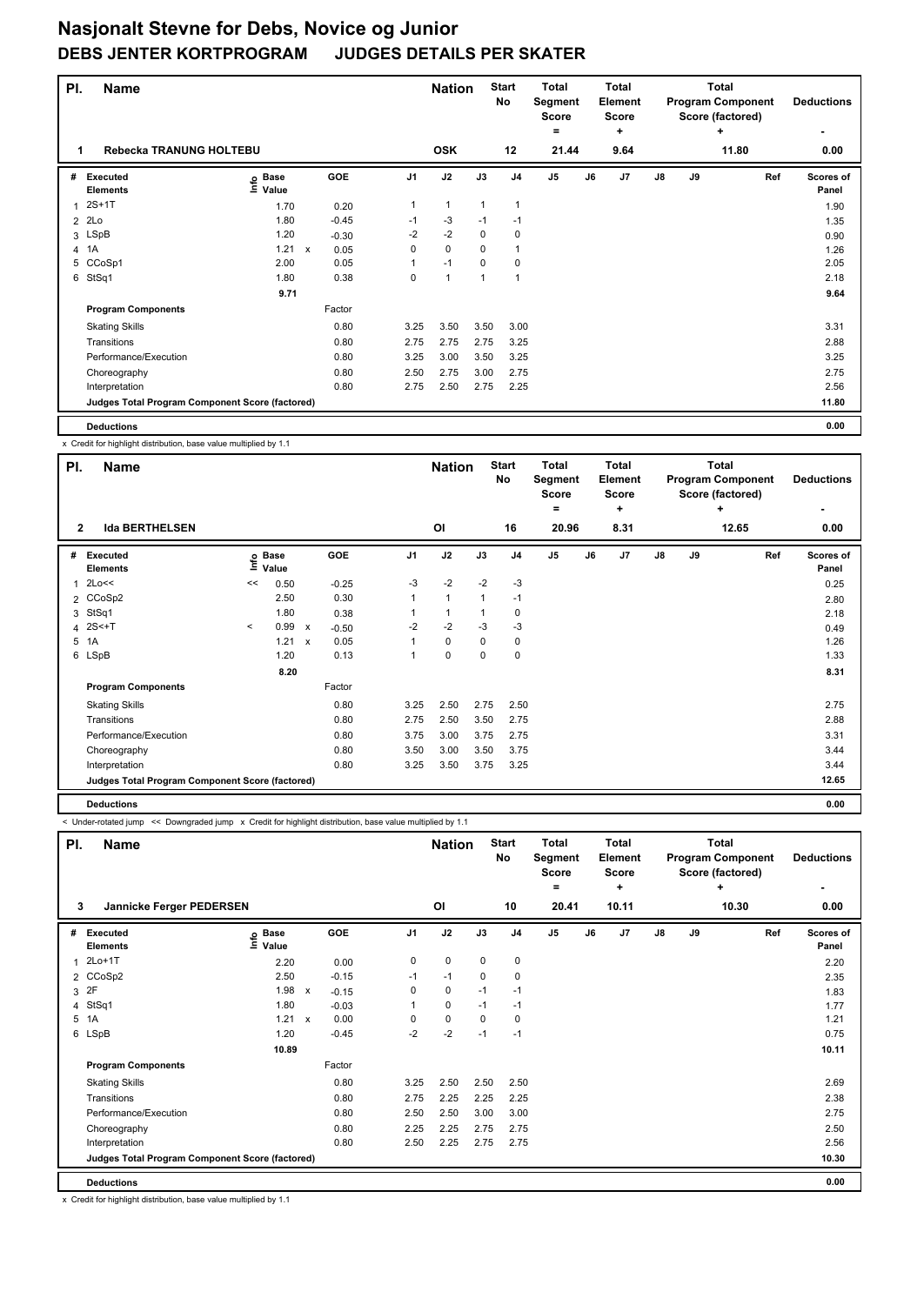| PI.            | <b>Name</b>                                     |                              |              |         |                | <b>Nation</b> |             | <b>Start</b><br><b>No</b> | <b>Total</b><br>Segment<br><b>Score</b><br>= |    | <b>Total</b><br><b>Element</b><br><b>Score</b><br>÷ |    |    | <b>Total</b><br><b>Program Component</b><br>Score (factored)<br>٠ | <b>Deductions</b>         |
|----------------|-------------------------------------------------|------------------------------|--------------|---------|----------------|---------------|-------------|---------------------------|----------------------------------------------|----|-----------------------------------------------------|----|----|-------------------------------------------------------------------|---------------------------|
| 4              | Sara STØRKSEN GRØVAN                            |                              |              |         |                | <b>OSK</b>    |             | $\overline{7}$            | 20.11                                        |    | 10.41                                               |    |    | 10.70                                                             | 1.00                      |
| #              | <b>Executed</b><br><b>Elements</b>              | <b>Base</b><br>١nf٥<br>Value |              | GOE     | J <sub>1</sub> | J2            | J3          | J <sub>4</sub>            | J <sub>5</sub>                               | J6 | J <sub>7</sub>                                      | J8 | J9 | Ref                                                               | <b>Scores of</b><br>Panel |
|                | 2Lo+COMBO                                       | 1.80                         |              | $-0.83$ | $-2$           | $-3$          | $-3$        | $-3$                      |                                              |    |                                                     |    |    |                                                                   | 0.97                      |
| $\overline{2}$ | 2F                                              | 1.80                         |              | $-0.90$ | $-3$           | $-3$          | $-3$        | $-3$                      |                                              |    |                                                     |    |    |                                                                   | 0.90                      |
| 3              | StSq2                                           | 2.60                         |              | 0.38    |                | $\mathbf 0$   | $\mathbf 1$ | $\mathbf{1}$              |                                              |    |                                                     |    |    |                                                                   | 2.98                      |
|                | 4 LSp1                                          | 1.50                         |              | 0.05    | $-1$           | $\mathbf{1}$  | $\Omega$    | 0                         |                                              |    |                                                     |    |    |                                                                   | 1.55                      |
| 5              | 1A                                              | 1.21                         | $\mathsf{x}$ | 0.05    | 0              | $\mathbf 0$   | 1           | 0                         |                                              |    |                                                     |    |    |                                                                   | 1.26                      |
| 6              | CCoSp2                                          | 2.50                         |              | 0.25    | $\overline{2}$ | $\mathbf 0$   | $\mathbf 0$ | $\pmb{0}$                 |                                              |    |                                                     |    |    |                                                                   | 2.75                      |
|                |                                                 | 11.41                        |              |         |                |               |             |                           |                                              |    |                                                     |    |    |                                                                   | 10.41                     |
|                | <b>Program Components</b>                       |                              |              | Factor  |                |               |             |                           |                                              |    |                                                     |    |    |                                                                   |                           |
|                | <b>Skating Skills</b>                           |                              |              | 0.80    | 3.25           | 3.25          | 3.25        | 3.25                      |                                              |    |                                                     |    |    |                                                                   | 3.25                      |
|                | Transitions                                     |                              |              | 0.80    | 2.75           | 2.25          | 2.50        | 2.50                      |                                              |    |                                                     |    |    |                                                                   | 2.50                      |
|                | Performance/Execution                           |                              |              | 0.80    | 2.50           | 2.50          | 2.25        | 2.25                      |                                              |    |                                                     |    |    |                                                                   | 2.38                      |
|                | Choreography                                    |                              |              | 0.80    | 3.00           | 2.50          | 2.50        | 3.00                      |                                              |    |                                                     |    |    |                                                                   | 2.75                      |
|                | Interpretation                                  |                              |              | 0.80    | 2.75           | 2.25          | 2.50        | 2.50                      |                                              |    |                                                     |    |    |                                                                   | 2.50                      |
|                | Judges Total Program Component Score (factored) |                              |              |         |                |               |             |                           |                                              |    |                                                     |    |    |                                                                   | 10.70                     |
|                | <b>Deductions</b>                               |                              | Falls:       | $-1.00$ |                |               |             |                           |                                              |    |                                                     |    |    |                                                                   | $-1.00$                   |

x Credit for highlight distribution, base value multiplied by 1.1

| PI.          | <b>Name</b>                                     |         |                            |                           |            |                | <b>Nation</b> |      | <b>Start</b><br>No | <b>Total</b><br>Segment<br><b>Score</b> |    | <b>Total</b><br>Element<br><b>Score</b> |               |    | <b>Total</b><br><b>Program Component</b><br>Score (factored) | <b>Deductions</b>  |
|--------------|-------------------------------------------------|---------|----------------------------|---------------------------|------------|----------------|---------------|------|--------------------|-----------------------------------------|----|-----------------------------------------|---------------|----|--------------------------------------------------------------|--------------------|
|              |                                                 |         |                            |                           |            |                |               |      |                    | =                                       |    | ٠                                       |               |    | ÷                                                            | ۰                  |
| 5            | <b>Marie LAUKLI</b>                             |         |                            |                           |            |                | <b>AKK</b>    |      | 20                 | 19.59                                   |    | 9.64                                    |               |    | 9.95                                                         | 0.00               |
| #            | Executed<br><b>Elements</b>                     |         | e Base<br>⊆ Value<br>Value |                           | <b>GOE</b> | J <sub>1</sub> | J2            | J3   | J <sub>4</sub>     | J <sub>5</sub>                          | J6 | J7                                      | $\mathsf{J}8$ | J9 | Ref                                                          | Scores of<br>Panel |
| $\mathbf{1}$ | 2F<                                             | $\,<\,$ | 1.30                       |                           | $-0.60$    | $-2$           | $-2$          | $-2$ | $-2$               |                                         |    |                                         |               |    |                                                              | 0.70               |
| 2            | StSq1                                           |         | 1.80                       |                           | $-0.15$    | 0              | 0             | $-1$ | $-1$               |                                         |    |                                         |               |    |                                                              | 1.65               |
|              | 3 LSpB                                          |         | 1.20                       |                           | $-0.45$    | $-1$           | $-2$          | $-1$ | $-2$               |                                         |    |                                         |               |    |                                                              | 0.75               |
|              | 4 2Lo+2Lo                                       |         | 3.96                       | х                         | $-0.45$    | $-1$           | $-2$          | $-2$ | $-1$               |                                         |    |                                         |               |    |                                                              | 3.51               |
|              | 5 1A                                            |         | 1.21                       | $\boldsymbol{\mathsf{x}}$ | 0.05       | 1              | $\mathbf 0$   | 0    | 0                  |                                         |    |                                         |               |    |                                                              | 1.26               |
| 6            | CCoSp1                                          |         | 2.00                       |                           | $-0.23$    | 0              | $-1$          | 0    | -2                 |                                         |    |                                         |               |    |                                                              | 1.77               |
|              |                                                 |         | 11.47                      |                           |            |                |               |      |                    |                                         |    |                                         |               |    |                                                              | 9.64               |
|              | <b>Program Components</b>                       |         |                            |                           | Factor     |                |               |      |                    |                                         |    |                                         |               |    |                                                              |                    |
|              | <b>Skating Skills</b>                           |         |                            |                           | 0.80       | 2.75           | 2.50          | 2.25 | 2.25               |                                         |    |                                         |               |    |                                                              | 2.44               |
|              | Transitions                                     |         |                            |                           | 0.80       | 3.00           | 2.25          | 2.00 | 2.25               |                                         |    |                                         |               |    |                                                              | 2.38               |
|              | Performance/Execution                           |         |                            |                           | 0.80       | 3.50           | 2.25          | 2.50 | 2.50               |                                         |    |                                         |               |    |                                                              | 2.69               |
|              | Choreography                                    |         |                            |                           | 0.80       | 3.25           | 2.50          | 2.25 | 2.50               |                                         |    |                                         |               |    |                                                              | 2.63               |
|              | Interpretation                                  |         |                            |                           | 0.80       | 2.50           | 2.50          | 2.00 | 2.25               |                                         |    |                                         |               |    |                                                              | 2.31               |
|              | Judges Total Program Component Score (factored) |         |                            |                           |            |                |               |      |                    |                                         |    |                                         |               |    |                                                              | 9.95               |
|              | <b>Deductions</b>                               |         |                            |                           |            |                |               |      |                    |                                         |    |                                         |               |    |                                                              | 0.00               |

< Under-rotated jump x Credit for highlight distribution, base value multiplied by 1.1

| PI. | <b>Name</b>                                     |                                  |                           |            |                | <b>Nation</b> |             | <b>Start</b><br>No | <b>Total</b><br>Segment<br><b>Score</b><br>$=$ |    | <b>Total</b><br>Element<br>Score<br>٠ |               |    | <b>Total</b><br><b>Program Component</b><br>Score (factored)<br>٠ | <b>Deductions</b>  |
|-----|-------------------------------------------------|----------------------------------|---------------------------|------------|----------------|---------------|-------------|--------------------|------------------------------------------------|----|---------------------------------------|---------------|----|-------------------------------------------------------------------|--------------------|
| 6   | Kristine Suk Kwam CHENG                         |                                  |                           |            |                | <b>TT</b>     |             | $\mathbf{2}$       | 19.56                                          |    | 9.56                                  |               |    | 10.00                                                             | 0.00               |
| #   | Executed<br><b>Elements</b>                     | <b>Base</b><br>e Base<br>E Value |                           | <b>GOE</b> | J <sub>1</sub> | J2            | J3          | J <sub>4</sub>     | J <sub>5</sub>                                 | J6 | J7                                    | $\mathsf{J}8$ | J9 | Ref                                                               | Scores of<br>Panel |
| 1   | $2S+2T$                                         | 2.60                             |                           | 0.05       | 0              | $\mathbf{1}$  | 0           | 0                  |                                                |    |                                       |               |    |                                                                   | 2.65               |
| 2   | 2Lo                                             | 1.80                             |                           | $-0.15$    | $-1$           | 0             | $-1$        | 0                  |                                                |    |                                       |               |    |                                                                   | 1.65               |
|     | 3 CCoSp1                                        | 2.00                             |                           | 0.13       | 0              | $\mathbf{1}$  | 0           | 0                  |                                                |    |                                       |               |    |                                                                   | 2.13               |
| 4   | StSqB                                           | 1.50                             |                           | $-0.15$    | $-1$           | $\mathbf 0$   | $\mathbf 0$ | $-1$               |                                                |    |                                       |               |    |                                                                   | 1.35               |
|     | 5 1A                                            | 1.21                             | $\boldsymbol{\mathsf{x}}$ | 0.05       | 0              | $\mathbf 0$   | 0           | $\overline{1}$     |                                                |    |                                       |               |    |                                                                   | 1.26               |
|     | 6 LSpB                                          | 1.20                             |                           | $-0.68$    | $-2$           | $-2$          | $-2$        | $-3$               |                                                |    |                                       |               |    |                                                                   | 0.52               |
|     |                                                 | 10.31                            |                           |            |                |               |             |                    |                                                |    |                                       |               |    |                                                                   | 9.56               |
|     | <b>Program Components</b>                       |                                  |                           | Factor     |                |               |             |                    |                                                |    |                                       |               |    |                                                                   |                    |
|     | <b>Skating Skills</b>                           |                                  |                           | 0.80       | 2.50           | 3.25          | 2.75        | 2.75               |                                                |    |                                       |               |    |                                                                   | 2.81               |
|     | Transitions                                     |                                  |                           | 0.80       | 1.75           | 2.75          | 2.75        | 2.75               |                                                |    |                                       |               |    |                                                                   | 2.50               |
|     | Performance/Execution                           |                                  |                           | 0.80       | 1.50           | 3.25          | 2.50        | 2.50               |                                                |    |                                       |               |    |                                                                   | 2.44               |
|     | Choreography                                    |                                  |                           | 0.80       | 2.00           | 2.50          | 2.50        | 3.25               |                                                |    |                                       |               |    |                                                                   | 2.56               |
|     | Interpretation                                  |                                  |                           | 0.80       | 1.75           | 2.50          | 2.25        | 2.25               |                                                |    |                                       |               |    |                                                                   | 2.19               |
|     | Judges Total Program Component Score (factored) |                                  |                           |            |                |               |             |                    |                                                |    |                                       |               |    |                                                                   | 10.00              |
|     | <b>Deductions</b>                               |                                  |                           |            |                |               |             |                    |                                                |    |                                       |               |    |                                                                   | 0.00               |

x Credit for highlight distribution, base value multiplied by 1.1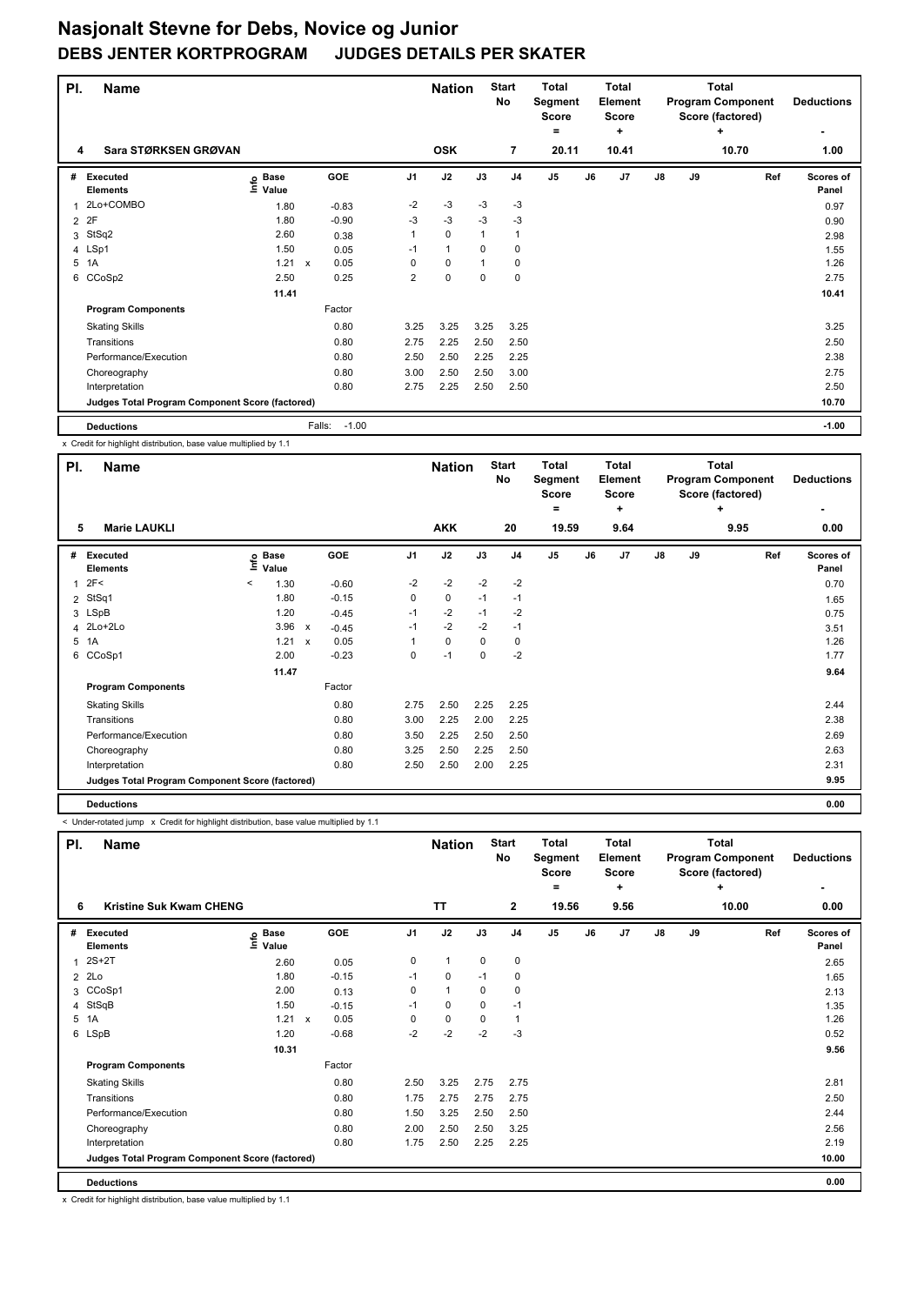| PI.            | <b>Name</b>                                     |    |                      |                         |                | <b>Nation</b>  |              | <b>Start</b><br>No | <b>Total</b><br>Segment<br><b>Score</b><br>$\equiv$ |    | <b>Total</b><br>Element<br><b>Score</b><br>÷ |    |    | <b>Total</b><br><b>Program Component</b><br>Score (factored)<br>$\ddot{}$ |     | <b>Deductions</b>  |
|----------------|-------------------------------------------------|----|----------------------|-------------------------|----------------|----------------|--------------|--------------------|-----------------------------------------------------|----|----------------------------------------------|----|----|---------------------------------------------------------------------------|-----|--------------------|
| 7              | <b>Marie HAAS</b>                               |    |                      |                         |                | <b>SKK</b>     |              | 9                  | 19.31                                               |    | 9.56                                         |    |    | 10.75                                                                     |     | 1.00               |
|                | # Executed<br>Elements                          |    | e Base<br>⊑ Value    | <b>GOE</b>              | J <sub>1</sub> | J2             | J3           | J <sub>4</sub>     | J <sub>5</sub>                                      | J6 | J7                                           | J8 | J9 |                                                                           | Ref | Scores of<br>Panel |
| $\mathbf{1}$   | 2S                                              |    | 1.30                 | 0.20                    | 1              | $\mathbf{1}$   | $\mathbf{1}$ | $\mathbf{1}$       |                                                     |    |                                              |    |    |                                                                           |     | 1.50               |
| $\overline{2}$ | 2Lo+2Lo                                         |    | 3.60                 | 0.23                    | 1              | $\overline{2}$ | 0            | $\mathbf 0$        |                                                     |    |                                              |    |    |                                                                           |     | 3.83               |
|                | 3 LSp1                                          |    | 1.50                 | 0.13                    | 0              | $\mathbf{1}$   | 0            | $\mathbf 0$        |                                                     |    |                                              |    |    |                                                                           |     | 1.63               |
| 4              | StSq1                                           |    | 1.80                 | $-0.30$                 | $-1$           | $-1$           | $-1$         | $-1$               |                                                     |    |                                              |    |    |                                                                           |     | 1.50               |
|                | 5 1A                                            |    | 1.10                 | 0.00                    | 0              | $\pmb{0}$      | 0            | $\mathbf 0$        |                                                     |    |                                              |    |    |                                                                           |     | 1.10               |
| 6              | CCoSp                                           |    | 0.00                 | 0.00                    |                |                |              |                    |                                                     |    |                                              |    |    |                                                                           |     | 0.00               |
|                |                                                 |    | 9.30                 |                         |                |                |              |                    |                                                     |    |                                              |    |    |                                                                           |     | 9.56               |
|                | <b>Program Components</b>                       |    |                      | Factor                  |                |                |              |                    |                                                     |    |                                              |    |    |                                                                           |     |                    |
|                | <b>Skating Skills</b>                           |    |                      | 0.80                    | 3.50           | 3.25           | 3.25         | 3.00               |                                                     |    |                                              |    |    |                                                                           |     | 3.25               |
|                | Transitions                                     |    |                      | 0.80                    | 3.00           | 2.25           | 2.25         | 2.00               |                                                     |    |                                              |    |    |                                                                           |     | 2.38               |
|                | Performance/Execution                           |    |                      | 0.80                    | 2.50           | 3.00           | 3.00         | 2.50               |                                                     |    |                                              |    |    |                                                                           |     | 2.75               |
|                | Choreography                                    |    |                      | 0.80                    | 2.75           | 2.50           | 2.50         | 2.25               |                                                     |    |                                              |    |    |                                                                           |     | 2.50               |
|                | Interpretation                                  |    |                      | 0.80                    | 2.50           | 2.75           | 2.50         | 2.50               |                                                     |    |                                              |    |    |                                                                           |     | 2.56               |
|                | Judges Total Program Component Score (factored) |    |                      |                         |                |                |              |                    |                                                     |    |                                              |    |    |                                                                           |     | 10.75              |
|                | <b>Deductions</b>                               |    |                      | $-1.00$<br>Falls:       |                |                |              |                    |                                                     |    |                                              |    |    |                                                                           |     | $-1.00$            |
|                |                                                 |    |                      |                         |                |                |              |                    |                                                     |    |                                              |    |    |                                                                           |     |                    |
| PI.            | <b>Name</b>                                     |    |                      |                         |                | <b>Nation</b>  |              | <b>Start</b><br>No | <b>Total</b><br>Segment<br><b>Score</b>             |    | <b>Total</b><br>Element<br><b>Score</b>      |    |    | <b>Total</b><br><b>Program Component</b><br>Score (factored)              |     | <b>Deductions</b>  |
|                |                                                 |    |                      |                         |                |                |              |                    | $=$                                                 |    | ÷                                            |    |    | ÷                                                                         |     |                    |
| 8              | <b>Andrea LAE</b>                               |    |                      |                         |                | <b>OSK</b>     |              | 19                 | 18.15                                               |    | 8.65                                         |    |    | 10.50                                                                     |     | 1.00               |
| #              | Executed<br><b>Elements</b>                     | ١m | <b>Base</b><br>Value | <b>GOE</b>              | J <sub>1</sub> | J2             | J3           | J <sub>4</sub>     | J5                                                  | J6 | J7                                           | J8 | J9 |                                                                           | Ref | Scores of<br>Panel |
| $\mathbf{1}$   | 2Lz                                             | <  | 1.50                 | $-0.60$                 | $-3$           | $-2$           | $-1$         | $-2$               |                                                     |    |                                              |    |    |                                                                           |     | 0.90               |
|                | 2 2S+2Lo<<                                      | << | 1.80                 | $-0.60$                 | $-3$           | $-3$           | $-3$         | $-3$               |                                                     |    |                                              |    |    |                                                                           |     | 1.20               |
| 3              | LSp1                                            |    | 1.50                 | 0.03                    | $\overline{2}$ | $-1$           | $-1$         | $-1$               |                                                     |    |                                              |    |    |                                                                           |     | 1.53               |
| $\overline{4}$ | 1A                                              |    | 1.21                 | $\pmb{\chi}$<br>$-0.25$ | 0              | $-2$           | $-1$         | $-2$               |                                                     |    |                                              |    |    |                                                                           |     | 0.96               |
| 5              | CCoSp1                                          |    | 2.00                 | 0.38                    | 0              | $\mathbf{1}$   | $\mathbf{1}$ | $\mathbf{1}$       |                                                     |    |                                              |    |    |                                                                           |     | 2.38               |
|                | 6 StSqB                                         |    | 1.50                 | 0.18                    | $-1$           | $\overline{2}$ | $\Omega$     | $\mathbf 0$        |                                                     |    |                                              |    |    |                                                                           |     | 1.68               |
|                |                                                 |    | 9.51                 |                         |                |                |              |                    |                                                     |    |                                              |    |    |                                                                           |     | 8.65               |
|                |                                                 |    |                      |                         |                |                |              |                    |                                                     |    |                                              |    |    |                                                                           |     |                    |
|                | <b>Program Components</b>                       |    |                      | Factor                  |                |                |              |                    |                                                     |    |                                              |    |    |                                                                           |     |                    |
|                | <b>Skating Skills</b>                           |    |                      | 0.80                    | 2.75           | 3.50           | 2.25         | 3.50               |                                                     |    |                                              |    |    |                                                                           |     | 3.00               |
|                | Transitions                                     |    |                      | 0.80                    | 2.50           | 3.25           | 2.25         | 3.00               |                                                     |    |                                              |    |    |                                                                           |     | 2.75               |
|                | Performance/Execution                           |    |                      | 0.80                    | 2.25           | 2.75           | 2.25         | 2.50               |                                                     |    |                                              |    |    |                                                                           |     | 2.44               |
|                | Choreography                                    |    |                      | 0.80                    | 1.75           | 3.00           | 2.25         | 3.25               |                                                     |    |                                              |    |    |                                                                           |     | 2.56               |
|                | Interpretation                                  |    |                      | 0.80                    | 2.00           | 2.50           | 2.25         | 2.75               |                                                     |    |                                              |    |    |                                                                           |     | 2.38               |

**Deductions** Falls: -1.00 **-1.00**

< Under-rotated jump << Downgraded jump x Credit for highlight distribution, base value multiplied by 1.1

| PI.            | <b>Name</b>                                     |         |                            |              |         |                | <b>Nation</b>  |             | <b>Start</b><br>No | <b>Total</b><br>Segment<br><b>Score</b><br>= |    | <b>Total</b><br>Element<br><b>Score</b><br>٠ |               |    | Total<br><b>Program Component</b><br>Score (factored)<br>÷ |     | <b>Deductions</b>         |
|----------------|-------------------------------------------------|---------|----------------------------|--------------|---------|----------------|----------------|-------------|--------------------|----------------------------------------------|----|----------------------------------------------|---------------|----|------------------------------------------------------------|-----|---------------------------|
| 9              | <b>Sofie LARSEN EIDE</b>                        |         |                            |              |         |                | <b>BSK</b>     |             | 15                 | 17.17                                        |    | 8.27                                         |               |    | 9.90                                                       |     | 1.00                      |
| #              | Executed<br><b>Elements</b>                     |         | e Base<br>⊆ Value<br>Value |              | GOE     | J <sub>1</sub> | J2             | J3          | J <sub>4</sub>     | J <sub>5</sub>                               | J6 | J7                                           | $\mathsf{J}8$ | J9 |                                                            | Ref | <b>Scores of</b><br>Panel |
| 1              | 1A                                              |         | 1.10                       |              | 0.15    | 1              | $\overline{1}$ | $\mathbf 0$ | $\mathbf{1}$       |                                              |    |                                              |               |    |                                                            |     | 1.25                      |
| $\overline{2}$ | LSpB                                            |         | 1.20                       |              | 0.13    | 0              | 0              | 0           | $\overline{1}$     |                                              |    |                                              |               |    |                                                            |     | 1.33                      |
| 3              | 2S                                              |         | 1.30                       |              | 0.05    |                | 0              | 0           | $\mathbf 0$        |                                              |    |                                              |               |    |                                                            |     | 1.35                      |
| 4              | CCoSp1                                          |         | 2.00                       |              | $-0.15$ | 0              | $-1$           | $-1$        | 0                  |                                              |    |                                              |               |    |                                                            |     | 1.85                      |
|                | 5 1F+2T<                                        | $\prec$ | 1.54                       | $\mathsf{x}$ | $-0.60$ | $-3$           | $-3$           | $-3$        | $-3$               |                                              |    |                                              |               |    |                                                            |     | 0.94                      |
| 6              | StSqB                                           |         | 1.50                       |              | 0.05    | 0              | $\overline{1}$ | $\mathbf 0$ | $-1$               |                                              |    |                                              |               |    |                                                            |     | 1.55                      |
|                |                                                 |         | 8.64                       |              |         |                |                |             |                    |                                              |    |                                              |               |    |                                                            |     | 8.27                      |
|                | <b>Program Components</b>                       |         |                            |              | Factor  |                |                |             |                    |                                              |    |                                              |               |    |                                                            |     |                           |
|                | <b>Skating Skills</b>                           |         |                            |              | 0.80    | 3.00           | 2.50           | 2.25        | 2.00               |                                              |    |                                              |               |    |                                                            |     | 2.44                      |
|                | Transitions                                     |         |                            |              | 0.80    | 2.50           | 2.75           | 2.25        | 2.25               |                                              |    |                                              |               |    |                                                            |     | 2.44                      |
|                | Performance/Execution                           |         |                            |              | 0.80    | 3.25           | 3.00           | 2.50        | 1.75               |                                              |    |                                              |               |    |                                                            |     | 2.63                      |
|                | Choreography                                    |         |                            |              | 0.80    | 2.75           | 2.50           | 2.50        | 2.00               |                                              |    |                                              |               |    |                                                            |     | 2.44                      |
|                | Interpretation                                  |         |                            |              | 0.80    | 2.50           | 2.50           | 2.50        | 2.25               |                                              |    |                                              |               |    |                                                            |     | 2.44                      |
|                | Judges Total Program Component Score (factored) |         |                            |              |         |                |                |             |                    |                                              |    |                                              |               |    |                                                            |     | 9.90                      |
|                | <b>Deductions</b>                               |         |                            | Falls:       | $-1.00$ |                |                |             |                    |                                              |    |                                              |               |    |                                                            |     | $-1.00$                   |

< Under-rotated jump x Credit for highlight distribution, base value multiplied by 1.1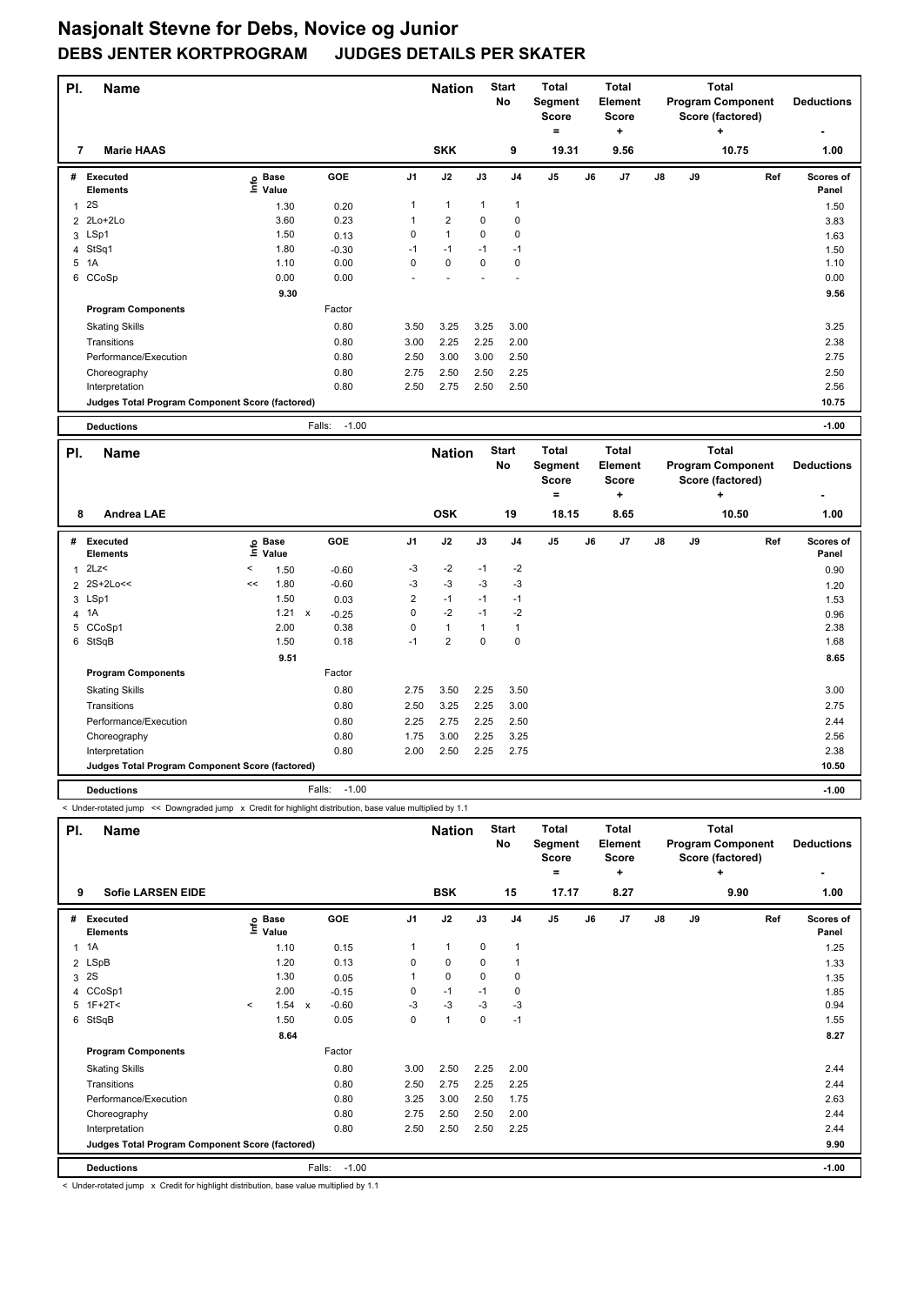| PI.            | <b>Name</b>                                     |         |                      |                      |                | <b>Nation</b> |              | <b>Start</b><br>No | <b>Total</b><br>Segment<br>Score |    | <b>Total</b><br>Element<br><b>Score</b> |               |    | <b>Total</b><br><b>Program Component</b><br>Score (factored) | <b>Deductions</b>  |
|----------------|-------------------------------------------------|---------|----------------------|----------------------|----------------|---------------|--------------|--------------------|----------------------------------|----|-----------------------------------------|---------------|----|--------------------------------------------------------------|--------------------|
| 10             | Mathilde Austdahl SANDØY                        |         |                      |                      |                | <b>OI</b>     |              | 17                 | =<br>16.80                       |    | ÷<br>8.90                               |               |    | ٠<br>8.90                                                    | 1.00               |
| #              | <b>Executed</b><br><b>Elements</b>              | ١nfo    | <b>Base</b><br>Value | GOE                  | J <sub>1</sub> | J2            | J3           | J <sub>4</sub>     | J <sub>5</sub>                   | J6 | J7                                      | $\mathsf{J}8$ | J9 | Ref                                                          | Scores of<br>Panel |
| 1              | LSpB                                            |         | 1.20                 | $-0.15$              | 0              | $-2$          | $\mathbf 0$  | $\mathbf 0$        |                                  |    |                                         |               |    |                                                              | 1.05               |
| $\overline{2}$ | 2Lo+1Lo                                         |         | 2.30                 | $-0.38$              | 0              | $-2$          | $-1$         | $-2$               |                                  |    |                                         |               |    |                                                              | 1.92               |
| 3              | 2F<                                             | $\prec$ | 1.30                 | $-0.90$              | -3             | $-3$          | $-3$         | $-3$               |                                  |    |                                         |               |    |                                                              | 0.40               |
| $\overline{4}$ | CCoSp3                                          |         | 3.00                 | $-0.23$              | 0              | $-2$          | $-1$         | 0                  |                                  |    |                                         |               |    |                                                              | 2.77               |
| 5              | 1A                                              |         | 1.21                 | 0.05<br>$\mathsf{x}$ | 0              | $\mathbf 0$   | $\mathbf{1}$ | 0                  |                                  |    |                                         |               |    |                                                              | 1.26               |
| 6              | StSq1                                           |         | 1.80                 | $-0.30$              | $-1$           | $-1$          | $-1$         | $-1$               |                                  |    |                                         |               |    |                                                              | 1.50               |
|                |                                                 |         | 10.81                |                      |                |               |              |                    |                                  |    |                                         |               |    |                                                              | 8.90               |
|                | <b>Program Components</b>                       |         |                      | Factor               |                |               |              |                    |                                  |    |                                         |               |    |                                                              |                    |
|                | <b>Skating Skills</b>                           |         |                      | 0.80                 | 2.50           | 2.50          | 2.25         | 2.25               |                                  |    |                                         |               |    |                                                              | 2.38               |
|                | Transitions                                     |         |                      | 0.80                 | 2.25           | 2.25          | 2.00         | 2.00               |                                  |    |                                         |               |    |                                                              | 2.13               |
|                | Performance/Execution                           |         |                      | 0.80                 | 2.25           | 2.25          | 2.25         | 2.00               |                                  |    |                                         |               |    |                                                              | 2.19               |
|                | Choreography                                    |         |                      | 0.80                 | 2.50           | 2.00          | 2.25         | 2.25               |                                  |    |                                         |               |    |                                                              | 2.25               |
|                | Interpretation                                  |         |                      | 0.80                 | 2.00           | 2.25          | 2.25         | 2.25               |                                  |    |                                         |               |    |                                                              | 2.19               |
|                | Judges Total Program Component Score (factored) |         |                      |                      |                |               |              |                    |                                  |    |                                         |               |    |                                                              | 8.90               |
|                | <b>Deductions</b>                               |         |                      | $-1.00$<br>Falls:    |                |               |              |                    |                                  |    |                                         |               |    |                                                              | $-1.00$            |

< Under-rotated jump x Credit for highlight distribution, base value multiplied by 1.1

| PI.          | <b>Name</b>                                     |                   |                           |            |                | <b>Nation</b> |      | <b>Start</b><br>No | <b>Total</b><br>Segment<br><b>Score</b> |    | <b>Total</b><br>Element<br><b>Score</b> |               |    | <b>Total</b><br><b>Program Component</b><br>Score (factored) | <b>Deductions</b>         |
|--------------|-------------------------------------------------|-------------------|---------------------------|------------|----------------|---------------|------|--------------------|-----------------------------------------|----|-----------------------------------------|---------------|----|--------------------------------------------------------------|---------------------------|
|              |                                                 |                   |                           |            |                |               |      |                    | =                                       |    | ٠                                       |               |    | ÷                                                            |                           |
| 11           | Karoline HØISÆTHER                              |                   |                           |            |                | <b>AKK</b>    |      | 3                  | 16.14                                   |    | 8.14                                    |               |    | 9.00                                                         | 1.00                      |
| #            | Executed<br><b>Elements</b>                     | e Base<br>⊑ Value |                           | <b>GOE</b> | J <sub>1</sub> | J2            | J3   | J <sub>4</sub>     | J5                                      | J6 | J7                                      | $\mathsf{J}8$ | J9 | Ref                                                          | <b>Scores of</b><br>Panel |
| $\mathbf{1}$ | 1A                                              | 1.10              |                           | 0.00       | 0              | $\pmb{0}$     | 0    | 0                  |                                         |    |                                         |               |    |                                                              | 1.10                      |
| 2            | StSq1                                           | 1.80              |                           | $-0.30$    | 0              | $-1$          | $-1$ | $-2$               |                                         |    |                                         |               |    |                                                              | 1.50                      |
|              | 3 CCoSpB                                        | 1.70              |                           | $-0.53$    | $-2$           | $-2$          | $-1$ | $-2$               |                                         |    |                                         |               |    |                                                              | 1.17                      |
|              | 4 2Lo                                           | 1.98              | х                         | $-0.30$    | $-2$           | $\mathbf 0$   | $-1$ | $-1$               |                                         |    |                                         |               |    |                                                              | 1.68                      |
| 5            | $2S+1T$                                         | 1.87              | $\boldsymbol{\mathsf{x}}$ | $-0.15$    | $-1$           | $\pmb{0}$     | $-1$ | $-1$               |                                         |    |                                         |               |    |                                                              | 1.72                      |
|              | 6 LSpB                                          | 1.20              |                           | $-0.23$    | 0              | $-2$          | $-1$ | 0                  |                                         |    |                                         |               |    |                                                              | 0.97                      |
|              |                                                 | 9.65              |                           |            |                |               |      |                    |                                         |    |                                         |               |    |                                                              | 8.14                      |
|              | <b>Program Components</b>                       |                   |                           | Factor     |                |               |      |                    |                                         |    |                                         |               |    |                                                              |                           |
|              | <b>Skating Skills</b>                           |                   |                           | 0.80       | 2.25           | 2.25          | 1.75 | 1.50               |                                         |    |                                         |               |    |                                                              | 1.94                      |
|              | Transitions                                     |                   |                           | 0.80       | 1.50           | 2.50          | 2.25 | 1.50               |                                         |    |                                         |               |    |                                                              | 1.94                      |
|              | Performance/Execution                           |                   |                           | 0.80       | 2.50           | 2.75          | 2.50 | 2.25               |                                         |    |                                         |               |    |                                                              | 2.50                      |
|              | Choreography                                    |                   |                           | 0.80       | 2.25           | 2.75          | 2.00 | 2.00               |                                         |    |                                         |               |    |                                                              | 2.25                      |
|              | Interpretation                                  |                   |                           | 0.80       | 2.25           | 3.25          | 2.50 | 2.50               |                                         |    |                                         |               |    |                                                              | 2.63                      |
|              | Judges Total Program Component Score (factored) |                   |                           |            |                |               |      |                    |                                         |    |                                         |               |    |                                                              | 9.00                      |
|              | <b>Deductions</b>                               | Costume failure:  |                           | $-1.00$    |                |               |      |                    |                                         |    |                                         |               |    |                                                              | $-1.00$                   |

x Credit for highlight distribution, base value multiplied by 1.1

| PI. | <b>Name</b>                                     |              |                            |              |                |      | <b>Nation</b> |      | <b>Start</b><br><b>No</b> | <b>Total</b><br>Segment<br><b>Score</b><br>٠ |    | <b>Total</b><br>Element<br><b>Score</b><br>٠ |               |    | <b>Total</b><br><b>Program Component</b><br>Score (factored)<br>÷ |     | <b>Deductions</b>  |
|-----|-------------------------------------------------|--------------|----------------------------|--------------|----------------|------|---------------|------|---------------------------|----------------------------------------------|----|----------------------------------------------|---------------|----|-------------------------------------------------------------------|-----|--------------------|
| 12  | Vanessa GJERDE                                  |              |                            |              |                |      | LIL           |      | 5                         | 16.11                                        |    | 7.51                                         |               |    | 8.60                                                              |     | 0.00               |
| #   | <b>Executed</b><br><b>Elements</b>              |              | e Base<br>E Value<br>Value | GOE          | J <sub>1</sub> |      | J2            | J3   | J <sub>4</sub>            | J <sub>5</sub>                               | J6 | J <sub>7</sub>                               | $\mathsf{J}8$ | J9 |                                                                   | Ref | Scores of<br>Panel |
| 1   | 2Lz<<                                           | <<           | 0.60                       | $-0.30$      |                | $-3$ | $-3$          | -3   | $-3$                      |                                              |    |                                              |               |    |                                                                   |     | 0.30               |
|     | 2 2Lo<+2Lo<                                     | $\checkmark$ | 2.60                       | $-0.90$      |                | $-3$ | $-3$          | $-3$ | -3                        |                                              |    |                                              |               |    |                                                                   |     | 1.70               |
|     | 3 CCoSp2                                        |              | 2.50                       |              | $-0.60$        | $-1$ | $-3$          | $-2$ | $-2$                      |                                              |    |                                              |               |    |                                                                   |     | 1.90               |
| 4   | StSq1                                           |              | 1.80                       |              | $-0.30$        | 0    | $-1$          | $-1$ | $-2$                      |                                              |    |                                              |               |    |                                                                   |     | 1.50               |
|     | 5 1A                                            |              | 1.21                       | $\mathsf{x}$ | 0.00           | 0    | 0             | 0    | 0                         |                                              |    |                                              |               |    |                                                                   |     | 1.21               |
|     | 6 LSpB                                          |              | 1.20                       |              | $-0.30$        | $-1$ | $-1$          | $-1$ | $-1$                      |                                              |    |                                              |               |    |                                                                   |     | 0.90               |
|     |                                                 |              | 9.91                       |              |                |      |               |      |                           |                                              |    |                                              |               |    |                                                                   |     | 7.51               |
|     | <b>Program Components</b>                       |              |                            | Factor       |                |      |               |      |                           |                                              |    |                                              |               |    |                                                                   |     |                    |
|     | <b>Skating Skills</b>                           |              |                            |              | 0.80           | 2.25 | 1.75          | 1.75 | 1.50                      |                                              |    |                                              |               |    |                                                                   |     | 1.81               |
|     | Transitions                                     |              |                            |              | 0.80           | 2.00 | 2.25          | 2.00 | 1.75                      |                                              |    |                                              |               |    |                                                                   |     | 2.00               |
|     | Performance/Execution                           |              |                            |              | 0.80           | 2.75 | 2.25          | 2.50 | 2.50                      |                                              |    |                                              |               |    |                                                                   |     | 2.50               |
|     | Choreography                                    |              |                            |              | 0.80           | 2.50 | 2.25          | 2.00 | 1.75                      |                                              |    |                                              |               |    |                                                                   |     | 2.13               |
|     | Interpretation                                  |              |                            |              | 0.80           | 2.50 | 2.00          | 2.25 | 2.50                      |                                              |    |                                              |               |    |                                                                   |     | 2.31               |
|     | Judges Total Program Component Score (factored) |              |                            |              |                |      |               |      |                           |                                              |    |                                              |               |    |                                                                   |     | 8.60               |
|     | <b>Deductions</b>                               |              |                            |              |                |      |               |      |                           |                                              |    |                                              |               |    |                                                                   |     | 0.00               |

< Under-rotated jump << Downgraded jump x Credit for highlight distribution, base value multiplied by 1.1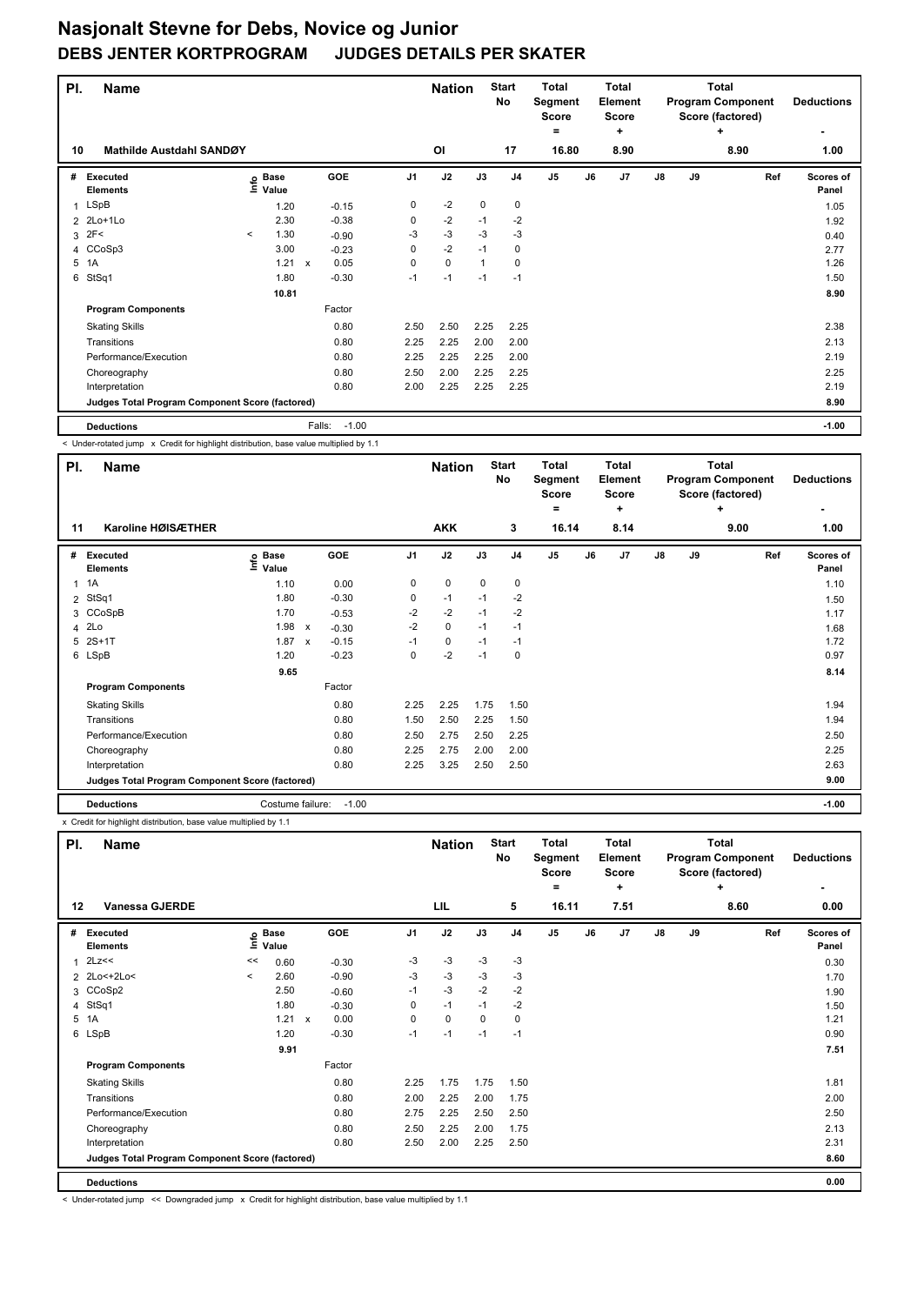| PI. | <b>Name</b>                                     |      |                      |              |         |                | <b>Nation</b> |          | <b>Start</b><br>No | <b>Total</b><br>Segment<br><b>Score</b><br>= |    | <b>Total</b><br><b>Element</b><br><b>Score</b><br>÷ |    |    | <b>Total</b><br><b>Program Component</b><br>Score (factored)<br>٠ |     | <b>Deductions</b>  |
|-----|-------------------------------------------------|------|----------------------|--------------|---------|----------------|---------------|----------|--------------------|----------------------------------------------|----|-----------------------------------------------------|----|----|-------------------------------------------------------------------|-----|--------------------|
| 13  | <b>Inger Eirin PETTERSEN</b>                    |      |                      |              |         |                | OI            |          | 21                 | 15.70                                        |    | 6.10                                                |    |    | 9.60                                                              |     | 0.00               |
| #   | <b>Executed</b><br><b>Elements</b>              | lnfo | <b>Base</b><br>Value |              | GOE     | J <sub>1</sub> | J2            | J3       | J <sub>4</sub>     | J <sub>5</sub>                               | J6 | J7                                                  | J8 | J9 |                                                                   | Ref | Scores of<br>Panel |
|     | 2S+2Lo<<                                        | <<   | 1.80                 |              | $-0.50$ | $-2$           | $-3$          | $-2$     | $-3$               |                                              |    |                                                     |    |    |                                                                   |     | 1.30               |
|     | 2 LSpB                                          |      | 1.20                 |              | $-0.45$ | $-1$           | $-2$          | $-1$     | $-2$               |                                              |    |                                                     |    |    |                                                                   |     | 0.75               |
| 3   | 2F<<                                            | <<   | 0.50                 |              | $-0.28$ | -3             | $-3$          | $-2$     | -3                 |                                              |    |                                                     |    |    |                                                                   |     | 0.22               |
| 4   | CCoSpB                                          |      | 1.70                 |              | $-0.45$ | $-1$           | $-2$          | $-1$     | $-2$               |                                              |    |                                                     |    |    |                                                                   |     | 1.25               |
| 5   | 1A                                              |      | 1.21                 | $\mathsf{x}$ | $-0.05$ | 0              | $\mathbf 0$   | 0        | $-1$               |                                              |    |                                                     |    |    |                                                                   |     | 1.16               |
| 6   | StSqB                                           |      | 1.50                 |              | $-0.08$ | $-1$           | $\mathbf 0$   | $\Omega$ | $\mathbf 0$        |                                              |    |                                                     |    |    |                                                                   |     | 1.42               |
|     |                                                 |      | 7.91                 |              |         |                |               |          |                    |                                              |    |                                                     |    |    |                                                                   |     | 6.10               |
|     | <b>Program Components</b>                       |      |                      |              | Factor  |                |               |          |                    |                                              |    |                                                     |    |    |                                                                   |     |                    |
|     | <b>Skating Skills</b>                           |      |                      |              | 0.80    | 2.50           | 2.50          | 2.50     | 2.50               |                                              |    |                                                     |    |    |                                                                   |     | 2.50               |
|     | Transitions                                     |      |                      |              | 0.80    | 1.75           | 2.50          | 2.25     | 3.25               |                                              |    |                                                     |    |    |                                                                   |     | 2.44               |
|     | Performance/Execution                           |      |                      |              | 0.80    | 2.25           | 2.75          | 2.25     | 2.75               |                                              |    |                                                     |    |    |                                                                   |     | 2.50               |
|     | Choreography                                    |      |                      |              | 0.80    | 1.75           | 2.75          | 2.50     | 2.50               |                                              |    |                                                     |    |    |                                                                   |     | 2.38               |
|     | Interpretation                                  |      |                      |              | 0.80    | 1.50           | 2.25          | 2.00     | 3.00               |                                              |    |                                                     |    |    |                                                                   |     | 2.19               |
|     | Judges Total Program Component Score (factored) |      |                      |              |         |                |               |          |                    |                                              |    |                                                     |    |    |                                                                   |     | 9.60               |
|     | <b>Deductions</b>                               |      |                      |              |         |                |               |          |                    |                                              |    |                                                     |    |    |                                                                   |     | 0.00               |

<< Downgraded jump x Credit for highlight distribution, base value multiplied by 1.1

|    | Name<br>PI.                                     |   |                   |                           |         |                | <b>Nation</b> |      | <b>Start</b><br>No | <b>Total</b><br>Segment<br><b>Score</b> |    | <b>Total</b><br><b>Element</b><br><b>Score</b> | <b>Total</b><br><b>Program Component</b><br>Score (factored) |    |      | <b>Deductions</b>  |  |
|----|-------------------------------------------------|---|-------------------|---------------------------|---------|----------------|---------------|------|--------------------|-----------------------------------------|----|------------------------------------------------|--------------------------------------------------------------|----|------|--------------------|--|
|    |                                                 |   |                   |                           |         |                |               |      |                    | =                                       |    | ÷                                              |                                                              |    | ÷    |                    |  |
| 14 | Ingeborg Børve ANGELSKÅR                        |   |                   |                           |         |                | <b>SKK</b>    |      | 14                 | 15.48                                   |    | 7.93                                           |                                                              |    | 7.55 | 0.00               |  |
| #  | Executed<br><b>Elements</b>                     |   | e Base<br>≡ Value |                           | GOE     | J <sub>1</sub> | J2            | J3   | J <sub>4</sub>     | J <sub>5</sub>                          | J6 | J7                                             | $\mathsf{J}8$                                                | J9 | Ref  | Scores of<br>Panel |  |
| 1  | 2Lo+COMBO                                       |   | 1.80              |                           | $-0.75$ | $-2$           | $-3$          | $-2$ | $-3$               |                                         |    |                                                |                                                              |    |      | 1.05               |  |
|    | 2 LSp1                                          |   | 1.50              |                           | $-0.03$ | 0              | $\mathbf{1}$  | $-1$ | $-1$               |                                         |    |                                                |                                                              |    |      | 1.47               |  |
| 3  | StSqB                                           |   | 1.50              |                           | $-0.30$ | $-2$           | 0             | $-1$ | $-1$               |                                         |    |                                                |                                                              |    |      | 1.20               |  |
|    | $4$ 2F<<                                        | e | 0.55              | $\mathsf{x}$              | $-0.30$ | $-3$           | $-3$          | $-3$ | $-3$               |                                         |    |                                                |                                                              |    |      | 0.25               |  |
|    | 5 1A                                            |   | 1.21              | $\boldsymbol{\mathsf{x}}$ | 0.00    | 0              | $\mathbf 0$   | 0    | 0                  |                                         |    |                                                |                                                              |    |      | 1.21               |  |
|    | 6 CCoSp2                                        |   | 2.50              |                           | 0.25    | $\mathbf{1}$   | $\mathbf 0$   | 0    | $\mathbf{1}$       |                                         |    |                                                |                                                              |    |      | 2.75               |  |
|    |                                                 |   | 9.06              |                           |         |                |               |      |                    |                                         |    |                                                |                                                              |    |      | 7.93               |  |
|    | <b>Program Components</b>                       |   |                   |                           | Factor  |                |               |      |                    |                                         |    |                                                |                                                              |    |      |                    |  |
|    | <b>Skating Skills</b>                           |   |                   |                           | 0.80    | 2.25           | 2.75          | 2.25 | 2.00               |                                         |    |                                                |                                                              |    |      | 2.31               |  |
|    | Transitions                                     |   |                   |                           | 0.80    | 1.50           | 2.50          | 1.75 | 1.75               |                                         |    |                                                |                                                              |    |      | 1.88               |  |
|    | Performance/Execution                           |   |                   |                           | 0.80    | 1.50           | 2.00          | 1.75 | 1.25               |                                         |    |                                                |                                                              |    |      | 1.63               |  |
|    | Choreography                                    |   |                   |                           | 0.80    | 2.00           | 2.50          | 2.00 | 1.75               |                                         |    |                                                |                                                              |    |      | 2.06               |  |
|    | Interpretation                                  |   |                   |                           | 0.80    | 1.25           | 2.25          | 1.50 | 1.25               |                                         |    |                                                |                                                              |    |      | 1.56               |  |
|    | Judges Total Program Component Score (factored) |   |                   |                           |         |                |               |      |                    |                                         |    |                                                |                                                              |    |      | 7.55               |  |
|    | <b>Deductions</b>                               |   |                   |                           |         |                |               |      |                    |                                         |    |                                                |                                                              |    |      | 0.00               |  |

<< Downgraded jump x Credit for highlight distribution, base value multiplied by 1.1 e Jump take off with wrong edge

| PI.          | <b>Name</b>                                     |                            |              |         |                | <b>Nation</b> |             | <b>Start</b><br><b>No</b> | <b>Total</b><br><b>Total</b><br>Segment<br><b>Element</b><br><b>Score</b><br><b>Score</b><br>٠<br>$=$ |    |  | Total<br><b>Program Component</b><br>Score (factored)<br>٠ |    |    |      | <b>Deductions</b><br>٠ |                           |
|--------------|-------------------------------------------------|----------------------------|--------------|---------|----------------|---------------|-------------|---------------------------|-------------------------------------------------------------------------------------------------------|----|--|------------------------------------------------------------|----|----|------|------------------------|---------------------------|
| 15           | <b>Kristine STAVA</b>                           |                            |              |         |                | <b>BSK</b>    |             | 1                         | 15.23                                                                                                 |    |  | 7.43                                                       |    |    | 7.80 |                        | 0.00                      |
| #            | <b>Executed</b><br><b>Elements</b>              | <b>Base</b><br>١n<br>Value |              | GOE     | J <sub>1</sub> | J2            | J3          | J <sub>4</sub>            | J <sub>5</sub>                                                                                        | J6 |  | J7                                                         | J8 | J9 |      | Ref                    | <b>Scores of</b><br>Panel |
| $\mathbf{1}$ | StSq1                                           | 1.80                       |              | 0.00    | 0              | $\mathbf 0$   | $\mathbf 0$ | $\mathbf 0$               |                                                                                                       |    |  |                                                            |    |    |      |                        | 1.80                      |
|              | $2$ 1A                                          | 1.10                       |              | $-0.15$ | 0              | $-1$          | $-1$        | $-1$                      |                                                                                                       |    |  |                                                            |    |    |      |                        | 0.95                      |
|              | 3 CCoSpB                                        | 1.70                       |              | $-0.45$ | $-1$           | $-2$          | $-1$        | $-2$                      |                                                                                                       |    |  |                                                            |    |    |      |                        | 1.25                      |
|              | 4 2 S                                           | 1.43                       | $\mathsf{x}$ | $-0.10$ | $-1$           | $-1$          | $\Omega$    | $\mathbf 0$               |                                                                                                       |    |  |                                                            |    |    |      |                        | 1.33                      |
|              | 5 2T+COMBO                                      | 1.43                       | $\mathsf{x}$ | $-0.60$ | $-3$           | $-3$          | $-3$        | $-3$                      |                                                                                                       |    |  |                                                            |    |    |      |                        | 0.83                      |
|              | 6 LSp1                                          | 1.50                       |              | $-0.23$ | 0              | $-1$          | $-1$        | $-1$                      |                                                                                                       |    |  |                                                            |    |    |      |                        | 1.27                      |
|              |                                                 | 8.96                       |              |         |                |               |             |                           |                                                                                                       |    |  |                                                            |    |    |      |                        | 7.43                      |
|              | <b>Program Components</b>                       |                            |              | Factor  |                |               |             |                           |                                                                                                       |    |  |                                                            |    |    |      |                        |                           |
|              | <b>Skating Skills</b>                           |                            |              | 0.80    | 2.25           | 2.25          | 1.50        | 2.50                      |                                                                                                       |    |  |                                                            |    |    |      |                        | 2.13                      |
|              | Transitions                                     |                            |              | 0.80    | 2.25           | 2.00          | 1.50        | 2.75                      |                                                                                                       |    |  |                                                            |    |    |      |                        | 2.13                      |
|              | Performance/Execution                           |                            |              | 0.80    | 1.75           | 2.25          | 1.75        | 2.00                      |                                                                                                       |    |  |                                                            |    |    |      |                        | 1.94                      |
|              | Choreography                                    |                            |              | 0.80    | 2.00           | 2.00          | 1.50        | 2.25                      |                                                                                                       |    |  |                                                            |    |    |      |                        | 1.94                      |
|              | Interpretation                                  |                            |              | 0.80    | 1.50           | 1.75          | 1.50        | 1.75                      |                                                                                                       |    |  |                                                            |    |    |      |                        | 1.63                      |
|              | Judges Total Program Component Score (factored) |                            |              |         |                |               |             |                           |                                                                                                       |    |  |                                                            |    |    |      |                        | 7.80                      |
|              | <b>Deductions</b>                               |                            |              |         |                |               |             |                           |                                                                                                       |    |  |                                                            |    |    |      |                        | 0.00                      |

x Credit for highlight distribution, base value multiplied by 1.1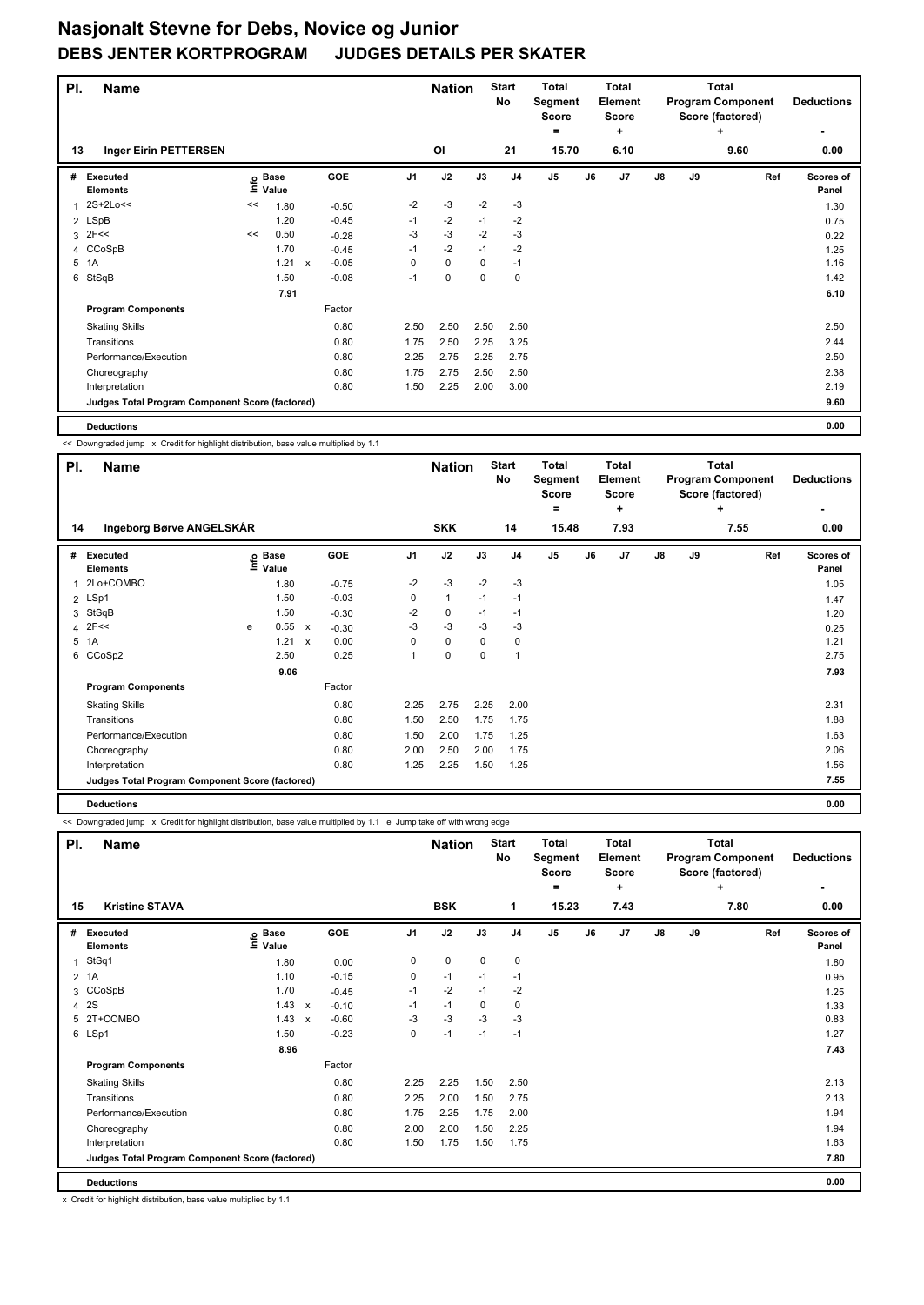| PI. | <b>Name</b>                                     |    |                            |                   |                | <b>Nation</b> |          | <b>Start</b><br>No | <b>Total</b><br>Segment<br><b>Score</b><br>= |    | Total<br><b>Element</b><br><b>Score</b><br>÷ |    |    | <b>Total</b><br><b>Program Component</b><br>Score (factored)<br>٠ | <b>Deductions</b>         |
|-----|-------------------------------------------------|----|----------------------------|-------------------|----------------|---------------|----------|--------------------|----------------------------------------------|----|----------------------------------------------|----|----|-------------------------------------------------------------------|---------------------------|
| 16  | <b>Victoria GRANDAHL</b>                        |    |                            |                   |                | <b>SSK</b>    |          | 4                  | 15.10                                        |    | 5.60                                         |    |    | 10.50                                                             | 1.00                      |
| #   | <b>Executed</b><br><b>Elements</b>              |    | e Base<br>E Value<br>Value | GOE               | J <sub>1</sub> | J2            | J3       | J <sub>4</sub>     | J <sub>5</sub>                               | J6 | J <sub>7</sub>                               | J8 | J9 | Ref                                                               | <b>Scores of</b><br>Panel |
| 1   | 2Lo<<                                           | << | 0.50                       | $-0.30$           | -3             | $-3$          | $-3$     | $-3$               |                                              |    |                                              |    |    |                                                                   | 0.20                      |
| 2   | 2S+COMBO                                        |    | 1.30                       | $-0.60$           | -3             | $-3$          | $-3$     | $-3$               |                                              |    |                                              |    |    |                                                                   | 0.70                      |
|     | 3 LSpB                                          |    | 1.20                       | $-0.45$           | $-1$           | $-2$          | $-1$     | $-2$               |                                              |    |                                              |    |    |                                                                   | 0.75                      |
| 4   | StSq1                                           |    | 1.80                       | $-0.15$           | 0              | $\mathbf 0$   | $-1$     | $-1$               |                                              |    |                                              |    |    |                                                                   | 1.65                      |
| 5   | 1A                                              |    | 1.10                       | $-0.20$           | $-1$           | $-1$          | $-1$     | $-1$               |                                              |    |                                              |    |    |                                                                   | 0.90                      |
| 6   | CCoSpB                                          |    | 1.70                       | $-0.30$           | 0              | $-2$          | $\Omega$ | $-2$               |                                              |    |                                              |    |    |                                                                   | 1.40                      |
|     |                                                 |    | 7.60                       |                   |                |               |          |                    |                                              |    |                                              |    |    |                                                                   | 5.60                      |
|     | <b>Program Components</b>                       |    |                            | Factor            |                |               |          |                    |                                              |    |                                              |    |    |                                                                   |                           |
|     | <b>Skating Skills</b>                           |    |                            | 0.80              | 2.75           | 3.50          | 3.25     | 2.50               |                                              |    |                                              |    |    |                                                                   | 3.00                      |
|     | Transitions                                     |    |                            | 0.80              | 2.00           | 2.75          | 2.75     | 2.00               |                                              |    |                                              |    |    |                                                                   | 2.38                      |
|     | Performance/Execution                           |    |                            | 0.80              | 2.25           | 2.75          | 2.75     | 1.50               |                                              |    |                                              |    |    |                                                                   | 2.31                      |
|     | Choreography                                    |    |                            | 0.80              | 2.00           | 3.00          | 3.00     | 2.75               |                                              |    |                                              |    |    |                                                                   | 2.69                      |
|     | Interpretation                                  |    |                            | 0.80              | 2.50           | 3.25          | 3.00     | 2.25               |                                              |    |                                              |    |    |                                                                   | 2.75                      |
|     | Judges Total Program Component Score (factored) |    |                            |                   |                |               |          |                    |                                              |    |                                              |    |    |                                                                   | 10.50                     |
|     | <b>Deductions</b>                               |    |                            | $-1.00$<br>Falls: |                |               |          |                    |                                              |    |                                              |    |    |                                                                   | $-1.00$                   |

<< Downgraded jump

|    | PI.<br><b>Name</b>                              |                          |                   |              |            | <b>Nation</b> |             | <b>Start</b><br>No | <b>Total</b><br>Segment<br>Score |                | <b>Total</b><br>Element<br><b>Score</b> |      |               | <b>Total</b><br><b>Program Component</b><br>Score (factored) |      | <b>Deductions</b> |                    |
|----|-------------------------------------------------|--------------------------|-------------------|--------------|------------|---------------|-------------|--------------------|----------------------------------|----------------|-----------------------------------------|------|---------------|--------------------------------------------------------------|------|-------------------|--------------------|
|    |                                                 |                          |                   |              |            |               |             |                    |                                  | ۰              |                                         | ٠    |               |                                                              | ÷    |                   |                    |
| 17 | <b>Nathalie ALSAKER</b>                         |                          |                   |              |            |               | <b>BKK</b>  |                    | 6                                |                | 14.73                                   | 6.08 |               |                                                              | 8.65 |                   | 0.00               |
| #  | <b>Executed</b><br><b>Elements</b>              |                          | e Base<br>⊑ Value |              | <b>GOE</b> | J1            | J2          | J3                 | J <sub>4</sub>                   | J <sub>5</sub> | J6                                      | J7   | $\mathsf{J}8$ | J9                                                           |      | Ref               | Scores of<br>Panel |
| 1  | $2S+1T$                                         |                          | 1.70              |              | $-0.05$    | $-1$          | 0           | 0                  | $\pmb{0}$                        |                |                                         |      |               |                                                              |      |                   | 1.65               |
|    | 2 CCoSp                                         |                          | 0.00              |              | 0.00       |               |             |                    | $\overline{\phantom{a}}$         |                |                                         |      |               |                                                              |      |                   | 0.00               |
|    | 3 1A                                            |                          | 1.21 x            |              | 0.00       | 0             | 0           | 0                  | 0                                |                |                                         |      |               |                                                              |      |                   | 1.21               |
|    | 4 2Lo<                                          | $\overline{\phantom{a}}$ | 1.43              | $\mathsf{x}$ | $-0.53$    | $-2$          | $-1$        | $-2$               | $-2$                             |                |                                         |      |               |                                                              |      |                   | 0.90               |
|    | 5 LSpB                                          |                          | 1.20              |              | $-0.38$    | $-1$          | $-1$        | $-2$               | $-1$                             |                |                                         |      |               |                                                              |      |                   | 0.82               |
|    | 6 StSq1                                         |                          | 1.80              |              | $-0.30$    | $-2$          | $\mathbf 0$ | $-1$               | $-1$                             |                |                                         |      |               |                                                              |      |                   | 1.50               |
|    |                                                 |                          | 7.34              |              |            |               |             |                    |                                  |                |                                         |      |               |                                                              |      |                   | 6.08               |
|    | <b>Program Components</b>                       |                          |                   |              | Factor     |               |             |                    |                                  |                |                                         |      |               |                                                              |      |                   |                    |
|    | <b>Skating Skills</b>                           |                          |                   |              | 0.80       | 1.75          | 2.25        | 2.25               | 2.00                             |                |                                         |      |               |                                                              |      |                   | 2.06               |
|    | Transitions                                     |                          |                   |              | 0.80       | 1.75          | 2.00        | 2.25               | 2.25                             |                |                                         |      |               |                                                              |      |                   | 2.06               |
|    | Performance/Execution                           |                          |                   |              | 0.80       | 2.25          | 2.50        | 2.25               | 2.50                             |                |                                         |      |               |                                                              |      |                   | 2.38               |
|    | Choreography                                    |                          |                   |              | 0.80       | 2.50          | 2.25        | 2.50               | 1.75                             |                |                                         |      |               |                                                              |      |                   | 2.25               |
|    | Interpretation                                  |                          |                   |              | 0.80       | 1.50          | 2.50        | 2.50               | 1.75                             |                |                                         |      |               |                                                              |      |                   | 2.06               |
|    | Judges Total Program Component Score (factored) |                          |                   |              |            |               |             |                    |                                  |                |                                         |      |               |                                                              |      |                   | 8.65               |
|    | <b>Deductions</b>                               |                          |                   |              |            |               |             |                    |                                  |                |                                         |      |               |                                                              |      |                   | 0.00               |

< Under-rotated jump x Credit for highlight distribution, base value multiplied by 1.1

| PI.            | <b>Name</b>                                     |         |                   | <b>Nation</b>                        |                | <b>Start</b><br><b>Total</b><br>No<br>Segment<br><b>Score</b><br>۰ |                          |                          | <b>Total</b><br>Element<br><b>Score</b><br>÷ | <b>Total</b><br><b>Program Component</b><br>Score (factored)<br>÷ |                |               | <b>Deductions</b> |      |                    |
|----------------|-------------------------------------------------|---------|-------------------|--------------------------------------|----------------|--------------------------------------------------------------------|--------------------------|--------------------------|----------------------------------------------|-------------------------------------------------------------------|----------------|---------------|-------------------|------|--------------------|
| 18             | <b>Nina JOAKIMSEN</b>                           |         |                   |                                      |                | O <sub>l</sub>                                                     |                          | 18                       | 14.02                                        |                                                                   | 6.17           |               |                   | 9.85 | 2.00               |
| #              | Executed<br><b>Elements</b>                     |         | e Base<br>E Value | <b>GOE</b>                           | J <sub>1</sub> | J2                                                                 | J3                       | J <sub>4</sub>           | J <sub>5</sub>                               | J6                                                                | J <sub>7</sub> | $\mathsf{J}8$ | J9                | Ref  | Scores of<br>Panel |
| $\mathbf{1}$   | 1A                                              |         | 1.10              | 0.15                                 | 2              | $\mathbf{1}$                                                       | $\mathbf 0$              | 0                        |                                              |                                                                   |                |               |                   |      | 1.25               |
| $\overline{2}$ | StSq1                                           |         | 1.80              | $-0.23$                              | $-1$           | $-1$                                                               | 0                        | $-1$                     |                                              |                                                                   |                |               |                   |      | 1.57               |
|                | 3 LSpB                                          |         | 1.20              | $-0.30$                              | $-1$           | $-1$                                                               | $-1$                     | $-1$                     |                                              |                                                                   |                |               |                   |      | 0.90               |
|                | 4 2Lo<                                          | $\,<\,$ | 1.43              | $\boldsymbol{\mathsf{x}}$<br>$-0.90$ | -3             | $-3$                                                               | -3                       | $-3$                     |                                              |                                                                   |                |               |                   |      | 0.53               |
|                | 5 2S*+2Lo<<*                                    | $\star$ | 0.00              | 0.00                                 | ٠              | $\overline{\phantom{a}}$                                           | $\overline{\phantom{a}}$ | $\overline{\phantom{a}}$ |                                              |                                                                   |                |               |                   |      | 0.00               |
|                | 6 CCoSp1                                        |         | 2.00              | $-0.08$                              | $-1$           | 0                                                                  | 0                        | 0                        |                                              |                                                                   |                |               |                   |      | 1.92               |
|                |                                                 |         | 7.53              |                                      |                |                                                                    |                          |                          |                                              |                                                                   |                |               |                   |      | 6.17               |
|                | <b>Program Components</b>                       |         |                   | Factor                               |                |                                                                    |                          |                          |                                              |                                                                   |                |               |                   |      |                    |
|                | <b>Skating Skills</b>                           |         |                   | 0.80                                 | 2.25           | 2.25                                                               | 2.25                     | 2.00                     |                                              |                                                                   |                |               |                   |      | 2.19               |
|                | Transitions                                     |         |                   | 0.80                                 | 2.00           | 2.50                                                               | 2.50                     | 2.25                     |                                              |                                                                   |                |               |                   |      | 2.31               |
|                | Performance/Execution                           |         |                   | 0.80                                 | 3.00           | 2.75                                                               | 2.75                     | 2.25                     |                                              |                                                                   |                |               |                   |      | 2.69               |
|                | Choreography                                    |         |                   | 0.80                                 | 2.50           | 2.50                                                               | 2.50                     | 2.50                     |                                              |                                                                   |                |               |                   |      | 2.50               |
|                | Interpretation                                  |         |                   | 0.80                                 | 2.25           | 2.75                                                               | 2.75                     | 2.75                     |                                              |                                                                   |                |               |                   |      | 2.63               |
|                | Judges Total Program Component Score (factored) |         |                   |                                      |                |                                                                    |                          |                          |                                              |                                                                   |                |               |                   |      | 9.85               |
|                | <b>Deductions</b>                               |         |                   | Falls:<br>$-2.00$                    |                |                                                                    |                          |                          |                                              |                                                                   |                |               |                   |      | $-2.00$            |

< Under-rotated jump << Downgraded jump \* Invalid element x Credit for highlight distribution, base value multiplied by 1.1